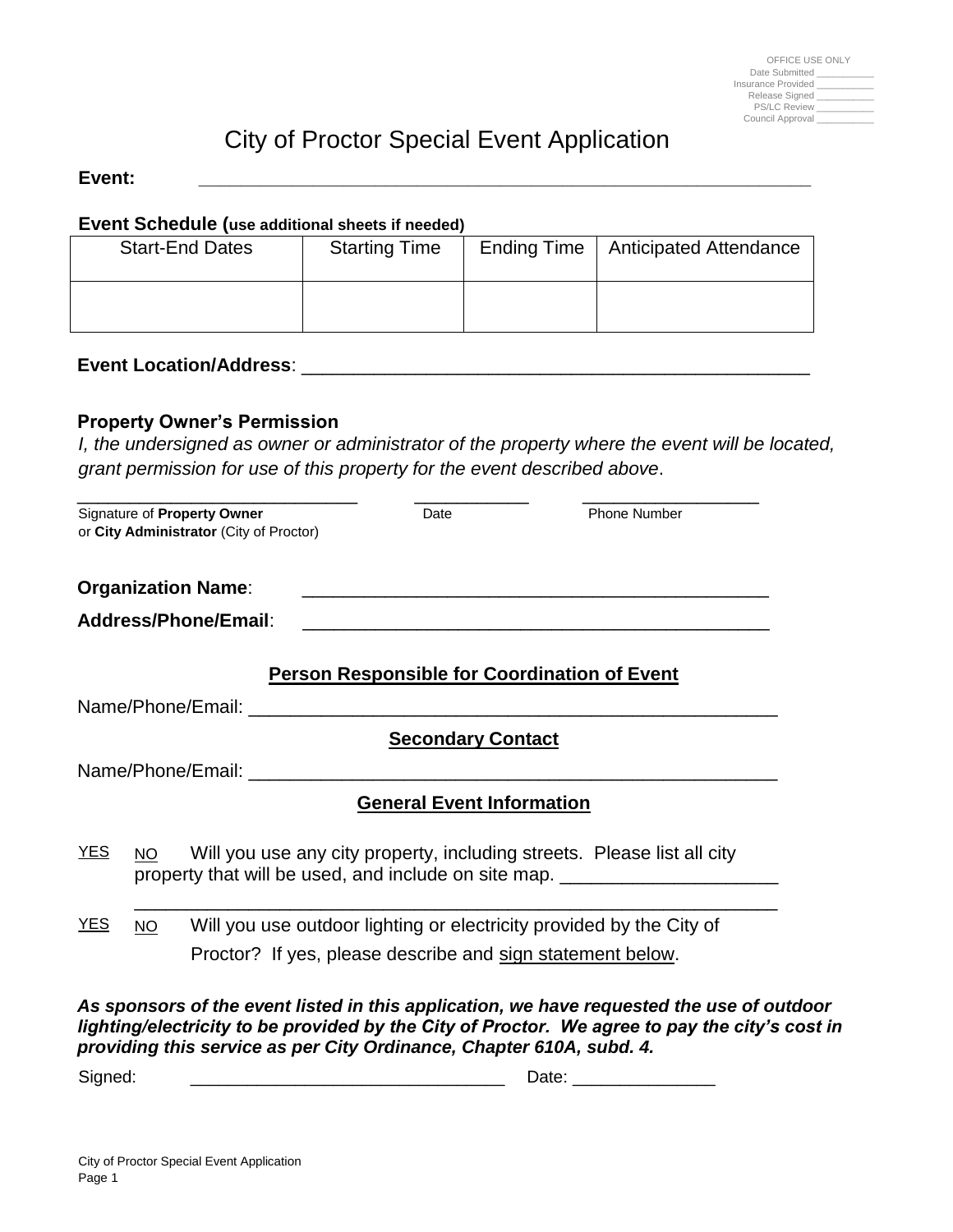| <b>YES</b> | <u>NO</u> | Will your event include amusement rides, inflatable structures and/or<br>children's games?<br><b>NOTE:</b> All amusement rides must be approved by the City of Proctor. |
|------------|-----------|-------------------------------------------------------------------------------------------------------------------------------------------------------------------------|
| <u>YES</u> | <u>NO</u> | Will your event include the use of fireworks or other pyrotechnics?                                                                                                     |
|            |           | NOTE: A permit obtained by the City of Proctor Fire/Rescue Department is required                                                                                       |

## **Entertainment**

| YES        | NO. | Will your event have musical entertainment?              |
|------------|-----|----------------------------------------------------------|
| YES        | NO. | Will your event use amplified sound equipment?           |
| <u>YES</u> | NO. | Will your event require the use/construction of a stage? |

# **Security/Safety**

Your event will be reviewed by the Proctor Public Safety Committee to determine public safety assistance needs.

YES NO Will you be using a licensed professional security company? Company Name/Contact Person: \_\_\_\_\_\_\_\_\_\_\_\_\_\_\_\_\_\_\_\_\_\_\_\_\_\_\_\_\_\_\_\_\_\_\_\_\_\_\_\_\_\_ Phone Number/E-Mail:

YES NO Will your event involve the use of traffic safety equipment? Describe.

# **Site Plan**

\_\_\_\_\_\_\_\_\_\_\_\_\_\_\_\_\_\_\_\_\_\_\_\_\_\_\_\_\_\_\_\_\_\_\_\_\_\_\_\_\_\_\_\_\_\_\_\_\_\_\_\_\_\_\_\_\_\_

You are required to provide a diagram of your event site plan and/or route and include the following items.

 $\Box$ Outline of the entire event venue including the names of all streets that are part of the venue and surrounding area.

 $\Box$ Location of tents, fencing, barriers, parking and emergency access.

 $\Box$  Location of stages, tents, generators, portable toilets/restrooms, vendors, food booths, cooking areas and other temporary structures.

# **Vendors/ Food / Beverage**

- YES NO Will you have vendors at your event? If yes, you must provide a vendor list and items/services that will be sold.
- YES NO Will food be served at your event? Where will the food be prepared? \_\_\_\_On Site \_\_\_\_Off Site
- YES NO Will you serve beer and/or wine? Will it be sold or provided free to attendees?
- $\triangleright$  Must have current liquor license, and provide copy of liability insurance with additional liquor liability naming the City of Proctor as an additional insured.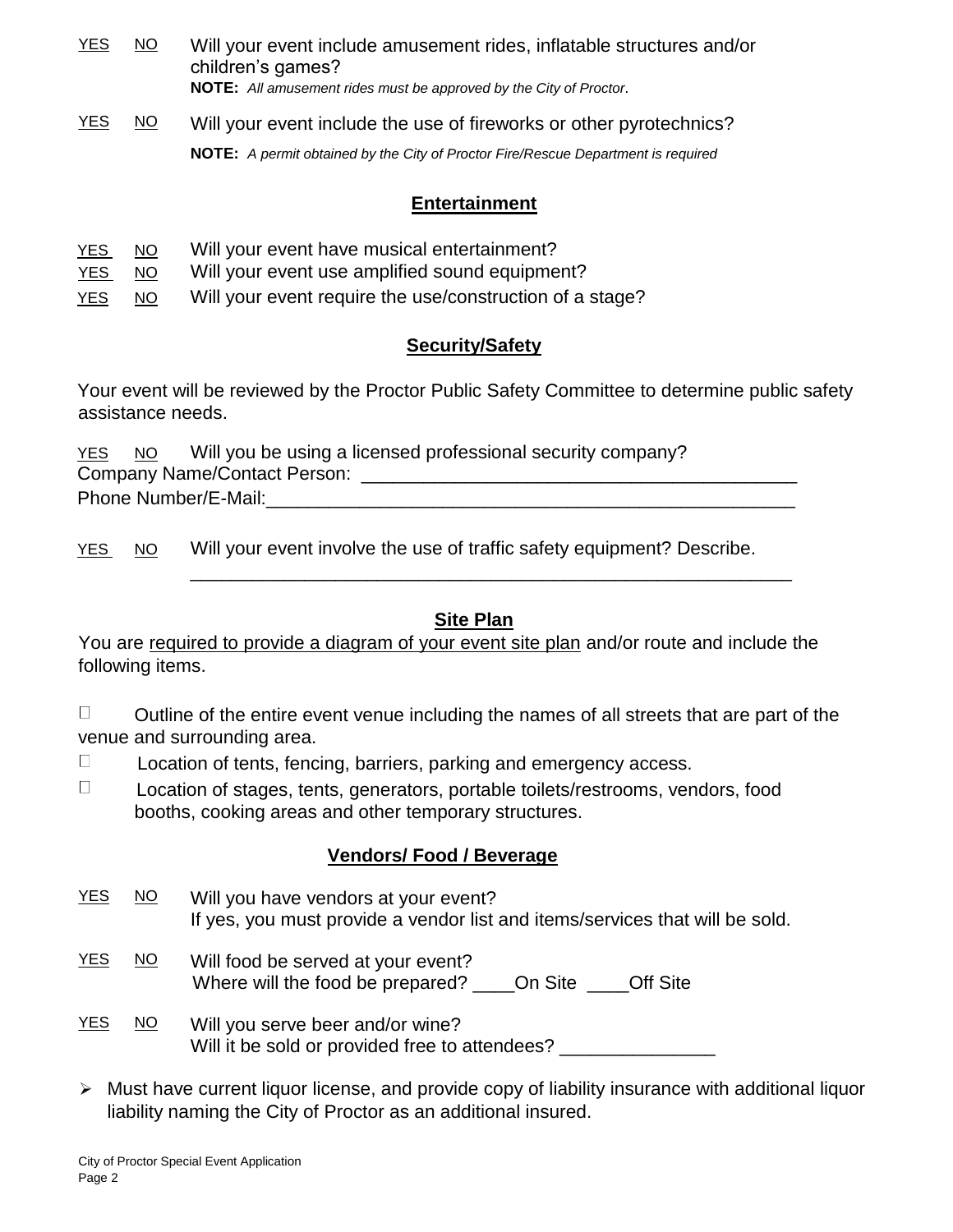# **-EVENT SPONSOR-RELEASE AND INDEMNIFICATION AGREEMENT City of Proctor Minnesota**

### **THIS IS A RELEASE OF LIABILITY INDEMNIFICATION AGREEMENT. PLEASE READ CAREFULLY BEFORE SIGNING.**

In consideration for being permitted to engage in the following special event activities on City of Proctor property (name of event):

Special Events Holder hereby acknowledges, represents, and agrees as follows:

A. We understand that the above described activities are or may be dangerous and do or may involve risks of injury, loss, or damage to us and/or third parties. We further acknowledge that such risks may include but not be limited to bodily injury, personal injury, sickness, disease, death, and property loss or damage, arising from the following circumstances, among others:

\_\_\_\_\_\_\_\_\_\_\_\_\_\_\_\_\_\_\_\_\_\_\_\_\_\_\_\_\_\_\_\_\_\_\_\_\_\_\_\_\_\_\_\_\_\_\_\_\_\_\_\_\_\_\_\_\_\_\_\_\_\_\_\_\_\_\_\_\_\_\_\_\_\_\_\_\_\_

### **(Special Events Holder initials here) \_\_\_\_\_\_\_\_\_\_\_\_\_**

B. If required by this paragraph, we agree to require each participant in our special event to execute a **RELEASE AND INDEMNIFICATION AGREEMENT** for ourselves and for the City of Proctor, on a form approved by the City of Proctor.

Participant Release and Indemnification required? YES \_\_\_ NO \_\_\_

**(Special Events Holder initials here)\_\_\_\_\_\_\_\_\_\_\_\_\_** 

C. **We agree to procure, keep in force, and pay for special event insurance coverage, from an insurer acceptable to City of Proctor, for the duration of the above described activities.** 

**(Special Events Holder Initials here)\_\_\_\_\_\_\_\_\_\_\_\_**

D. By signing this **RELEASE AND INDEMNIFICATION AGREEMENT,** we hereby expressly assume all such risks of injury, loss, or damage to us or any related third party, arising out of or in any way related to the above described activities, whether or not caused by the act, omission, negligence, or other fault of the City of Proctor, its officers, its employees, or by any other cause.

**(Special Events Holder Initials here)\_\_\_\_\_\_\_\_\_\_\_\_\_** 

E. By signing this **RELEASE AND INDEMNIFICATION AGREEMENT,** we further hereby exempt, release and discharge the City of Proctor, its officers, and its employees, from any and all claims, demands, and actions for such injury, loss, or damage to us or to any third party, arising out of or in any way related to the above described activities, whether or not caused by the act, omission, negligence, or other fault of the City of Proctor, its officers, its employees, or by any other cause.

**(Special Events Holder Initials here)\_\_\_\_\_\_\_\_\_\_\_\_\_**